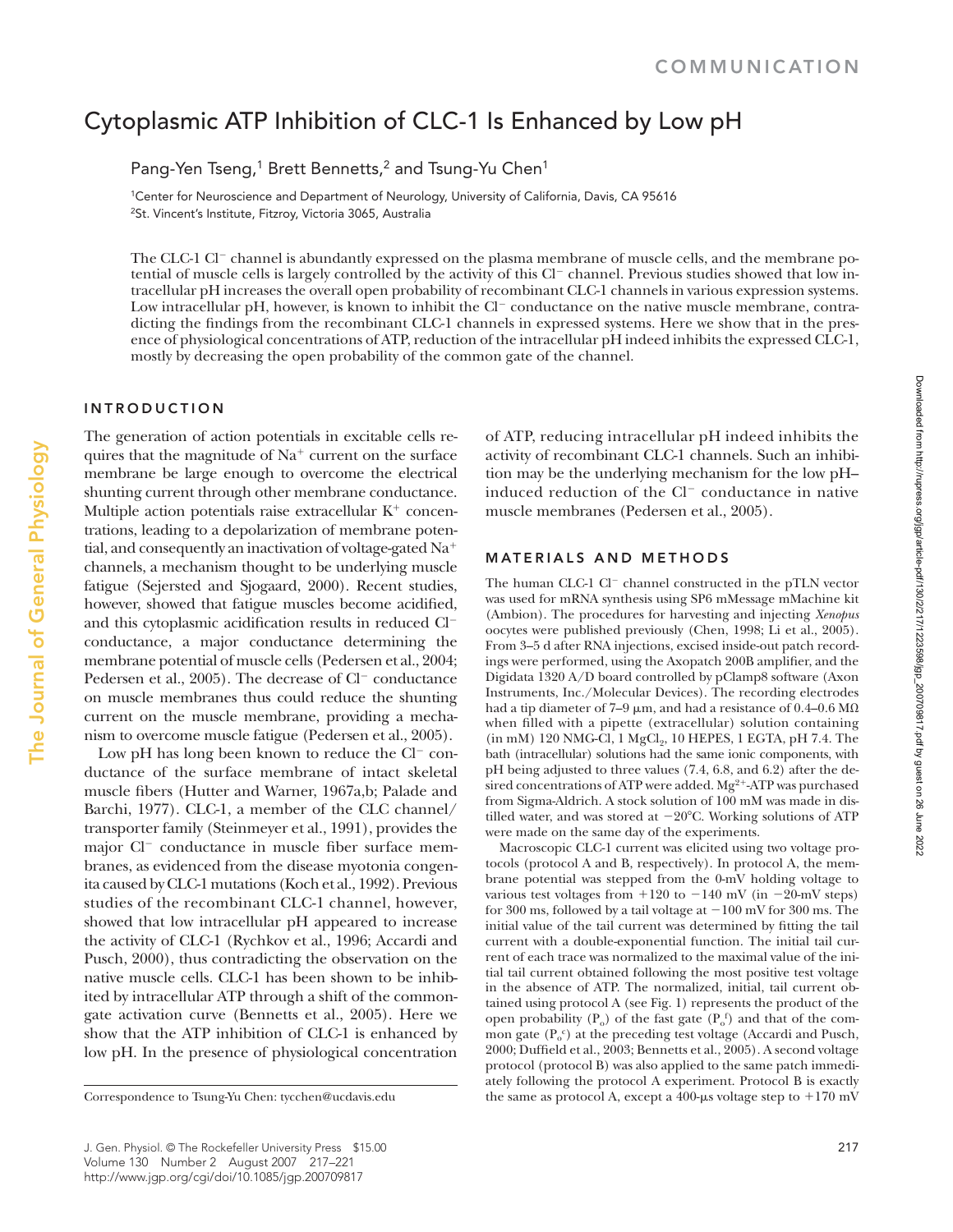

was inserted between the test voltage and the tail voltage (Accardi and Pusch, 2000; Duffield et al., 2003; Bennetts et al., 2005). Because a short, but very positive, voltage step is enough to fully open the fast gate (but not altering the common gate, which has a slower kinetics), the normalized, initial tail current (see Fig. 2) represents  $P_0^c$  at the preceding test voltage. Dividing the value of  $P_0^f \times P_0^c$  (from protocol A) by  $P_0^c$  (from protocol B) also gave an estimate of  $P_0^f$ .

To monitor the change of  $P_o^c$  upon ATP wash-in and wash-out (Fig. 4), the tail current was measured at −120 mV, following a +40-mV test voltage and the +170-mV short pulse. Solution exchange is achieved by using the SF-77 solution exchanger (Warner Instruments) as described in previous studies (Zhang et al., 2006). Data analyses and presentations were performed using the combi-



nation of pClamp8 and Origin software (Origin Lab, Co.). Data points were presented as mean  $\pm$  SEM. The V<sub>1/2</sub> of the P<sub>o</sub>-V curve was obtained by fitting the data points to a Boltzmann equation.

#### **RESULTS**

For every excised patch, we applied voltage protocol A and protocol B to examine the functions of CLC-1. Fig. 1 A shows recording traces in the absence and presence of 1 mM cytoplasmic ATP at three pH conditions, using voltage protocol A. The normalized value of the initial tail current, which represents the overall channel



ATP on the common gate of CLC-1. (A) Recording traces obtained in the indicated conditions using voltage protocol B. (B) Normalized value of the initial tail current  $(I_{norm})$  in each pH condition (as shown in A). This  $I_{norm}$ value has been widely used to represent the  $P_0$  of the common gate  $(P_o^c)$ . Dividing the  $I_{norm}$  in Fig. 1 B (from protocol A) by the  $I_{norm}$  here (from protocol B) gives the fast-gate  $P_o (P_o^f)$ , which is shown in the inset of each panel. Solid and open symbols were obtained in 0 and 1 mM cytoplasmic ATP, respectively.

**Figure 2.** Effects of 1 mM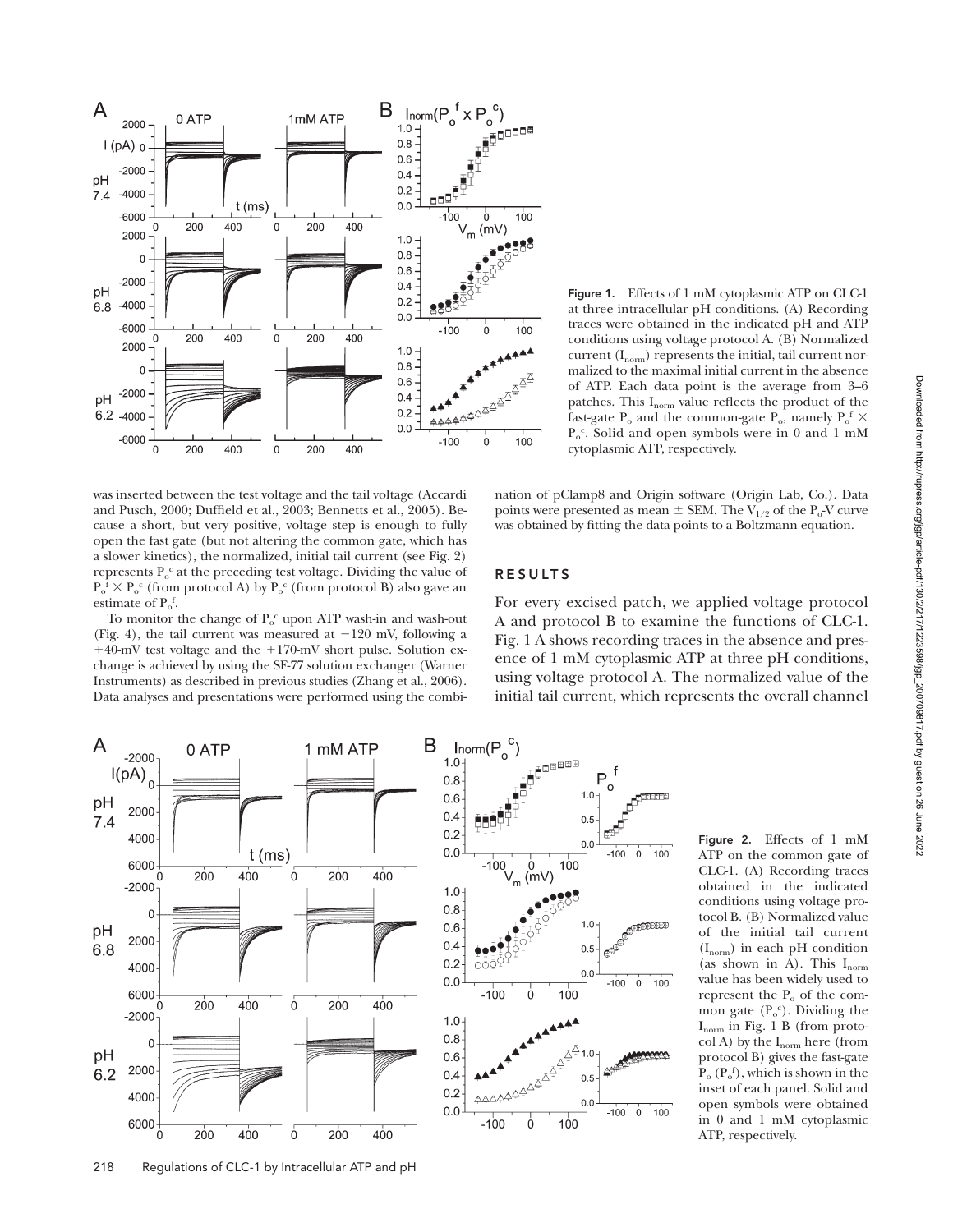

**Figure 3.** Dependence of the  $V_{1/2}$  of the common-gate  $P_0^c - V$ curve on the ATP concentration in three different pH conditions. Each data point is the average from 3–7 patches. Solid curves are drawn according to a Michaelis-Menten equation with the ATP halfeffective concentration and the saturated  $V_{1/2}$  value of 0.31 mM and −20 mV (pH 7.4), 0.40 mM and +49 mV (pH 6.8), and 0.12 mM and  $+91 \text{ mV}$  (pH 6.2).

open probability (namely  $P_0^f \times P_0^c$ ) is plotted as a function of the preceding test voltage (Fig. 1 B). It is apparent that ATP shifts the overall voltage-dependent, open probability curve to more depolarized potential so that the channel is more difficult to open at the same voltage in the presence of ATP. The effect of ATP is small at the neutral pH, but the inhibition becomes large when the cytoplasmic pH is reduced.

To further study ATP regulations on the gating functions of CLC-1 we examine the common-gate  $P_o(P_o^c)$ , which can be directly measured from the initial tail current of the recording traces obtained by using voltage

protocol B (Fig. 2 A). Fig. 2 B shows the voltage dependence of  $P_o^c$  ( $P_o^c$ –V curve). ATP has only a small effect on the  $P_0^c$ –V curve of CLC-1 at a neutral pH. At pH 7.4, 1 mM ATP shifts the  $V_{1/2}$  of the  $P_0$ <sup>c</sup>–V curve by only 10 mV, from  $-38.0 \pm 2.6$  to  $-27.6 \pm 3.6$  mV. However, the ATP effect becomes larger when the intracellular pH is reduced. At pH 6.2,  $V_{1/2}$  changes from a control value of  $-37.4 \pm 3.6$  mV (0 ATP) to  $+79.6 \pm 5.6$  mV (1 mM ATP). On the other hand, ATP has nearly no effect on the fastgate  $P_o$  ( $P_o^f$ ) in all three pH conditions (Fig. 2 B, insets).

To examine the concentration dependence of the ATP regulation on the common gate of CLC-1 at various pH conditions, we plot the  $V_{1/2}$  of the  $P_0^c$ –V curves against ATP concentrations (Fig. 3). The ATP half-effective concentrations are 0.31, 0.40, and 0.12 mM in pH 7.4, 6.8, and 6.2, respectively. In the presence of physiological concentration of ATP, the shift of the  $P_0^{\ c}-V$  curve induced by lowering intracellular pH is robust. For example, in the presence of 1 mM ATP, there is an over 100-mV change in the V<sub>1/2</sub> from pH 7.4 (−27.6  $\pm$  3.6 mV) to pH 6.2 ( $+79.6 \pm 5.6$  mV).

Thus, the ATP inhibition on the common gate of CLC-1 is enhanced by low pH. This effect is reversible, as can be seen from monitoring the ATP wash-in and wash-out processes at pH 6.8 (Fig. 4). Examining the kinetics reveals that the ATP wash-in process (as well as wash-out; unpublished data) cannot be well fitted to a single-exponential function (Fig. 4, red curve), indicating that there may be multiple steps in this combined ATP-pH regulation on the common gate of CLC-1. We have also attempted to compare the time courses of ATP inhibition (at pH 6.2) at voltages where  $P_o^c$  values are different  $(-40 \text{ vs. } +40 \text{ mV})$ . When fitting the first 5-s trace upon ATP application to a single-exponential function, the time constant at  $+40$  mV was  $\sim$ 30% larger



**Figure 4.** Reversible ATP inhibition on the CLC-1 common-gate activity at pH 6.8. Top panels show recording traces by a pulse protocol of +40 mV test voltage (300 ms), followed by the short pulse to  $+170$  mV (400  $\mu$ s), and finally the tail voltage step at  $-120$  mV. The recorded traces were shown around the initial tail current for those traces during ATP wash-in (left) and wash-out (right). Each recording trace is separated by 2 s, and the initial value of the tail current in each trace is plotted against time at the bottom panel. The red curve represents a single-exponential fit with a time constant of 3.4 s, which does not fit the ATP wash-in process well. Three other patches show the same results from such ATP washin and wash-out experiments.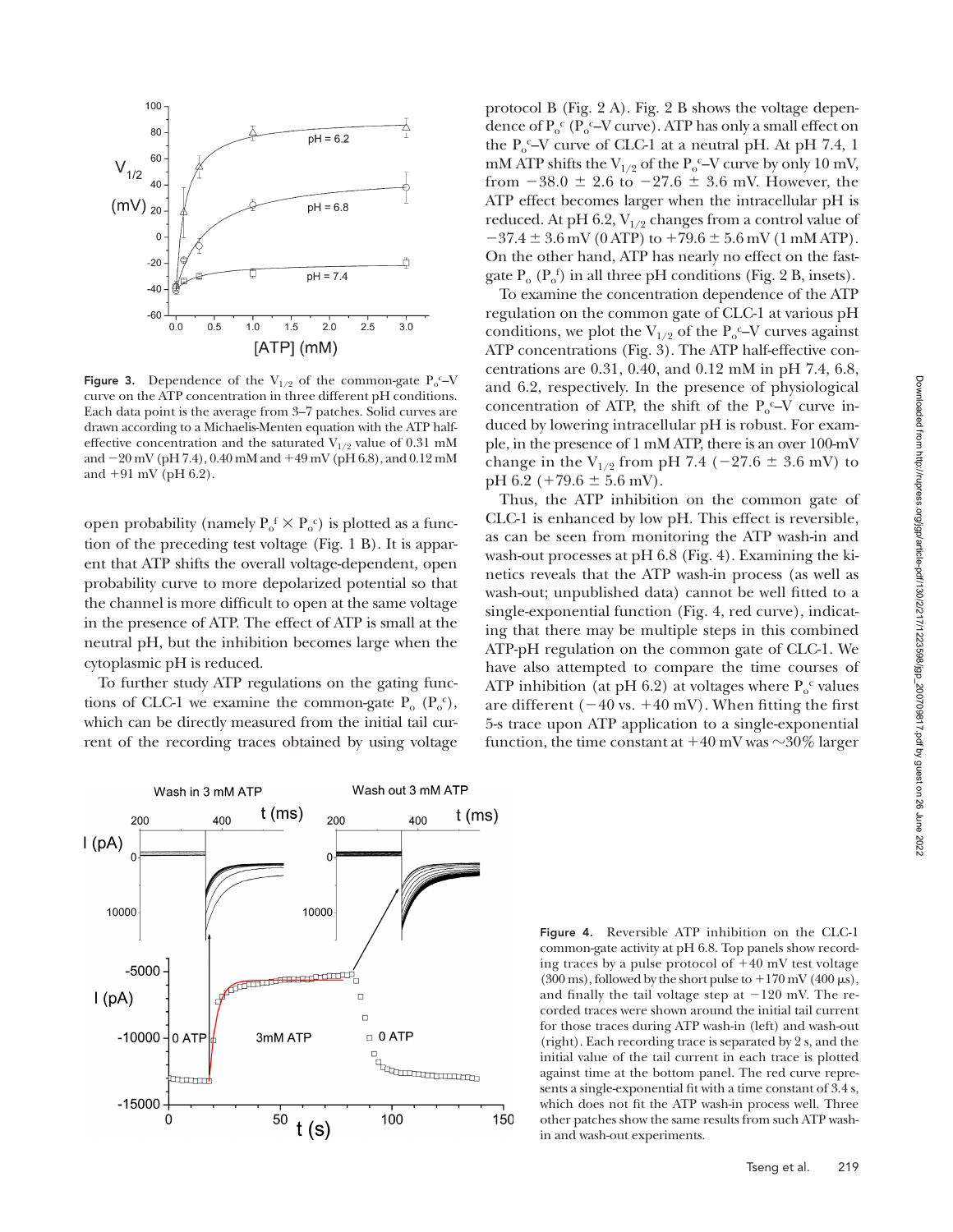than that at  $-40$  mV ( $n = 4$ ). Because the inhibition process follows a two-exponential course, it requires more extensive study to determine if such a difference truly reflects a voltage-dependent change of ATP modulations.

## **DISCUSSION**

We have used the *Xenopus* oocyte expression system to determine whether the recombinant CLC-1 channel can be modulated by intracellular pH and ATP. We employed excised inside-out patch recordings to gain an easy access to the cytoplasmic side of the channel. The results clearly show an inhibition of CLC-1 by a combined action of ATP and low pH; the ATP regulation effect is only small at neutral pH but becomes quite large when intracellular pH is reduced. This combined ATP-pH regulation appears to be mostly through the inhibition of the common gate, and a physiological concentration of ATP (for example, 1 mM) is nearly a saturated concentration in this regulation (Fig. 3). Thus, the effect may be viewed from another angle; namely, CLC-1 is inhibited by a low intracellular pH in the presence of ATP.

In the absence of ATP, a lower intracellular pH indeed renders the overall  $P_0$  of CLC-1 larger mostly due to an increase of  $P_o^f$ , an effect qualitatively similar to the intracellular  $H^+$  effect on the fast gate of CLC-0 (Hanke and Miller, 1983), another voltage-sensitive CLC Cl<sup>−</sup> channel. However, in the presence of ATP, the overall open probability of the CLC-1 channel is reduced by low intracellular pH due to the inhibition of  $P_0^c$ . This finding is consistent with the inhibition of the Cl<sup>−</sup> conductance by a low intracellular pH in the native muscle membranes (Pedersen et al., 2004, 2005).

The effect of ATP regulation on CLC-1 has been reported previously using whole-cell recordings on the recombinant CLC-1 channels (Bennetts et al., 2005). In this early study, the shift of the  $P_0^c$ -V curve by saturated ATP at neutral pH (pH 7.2) was 50–60 mV. In Fig. 3, our excised patch experiments show only a 20-mV change of  $V_{1/2}$  at the neutral pH (pH 7.4). One might have considered that these two studies provide discordant results regarding the extent of the shift by ATP. Because the shift of the P<sub>0</sub><sup>c</sup>-V curve is  $\sim$ 20, 85, and 130 mV at pH 7.4, 6.8, and 6.2, respectively  $(>10 \text{ mV} \text{ shift per } 0.1 \text{ pH}$ unit), we expect a 40–50-mV shift of the  $P_0^{\ c}-V$  curve at pH 7.2 for our experiments. Given the very different techniques used (whole-cell vs. excised, inside-out patch recordings), we consider the discrepancy (50–60 mV vs. 40–50 mV) between these two studies to be within experimental error range.

The regulation of the CLC-1 common gating by cytoplasmic ATP was thought to result from the ATP binding to the cystathionine β-synthase (CBS) domains at the C terminus of CLC-1. The CBS domain is conserved throughout CLC family members (Bennetts et al., 2005), and the crystal structures of the C-terminal cytoplasmic portion of CLC-0 and CLC-5 have recently been solved in CLC-0 and CLC-5 (Meyer and Dutzler, 2006; Meyer et al., 2007). Though the structural study demonstrated the binding of nucleotides to the C-terminal region of CLC-5 (Meyer et al., 2007), no functional effect of ATP regulation of CLC-5 has been reported. So far, the inhibition of CLC-1 by ATP remains the best example of ATP regulations of the CLC family members. The results presented in this study have demonstrated for the first time a clear, reversible action of ATP on CLC-1 through continuously monitoring the ATP wash-in and wash-out processes (Fig. 4).

The wash-in and wash-out processes of ATP regulation of the CLC-1 common gate, however, cannot be well fitted to a single-exponential function (Fig. 4), raising the possibility that the combined ATP-pH action may require multiple kinetic steps. This is reasonable if the effect requires both ATP binding to its binding site and protonation of certain titratable groups in the channel protein. If these two processes are independent (for example, the titratable group is outside the ATP-binding pocket), one might expect that the apparent ATP half-effective concentrations do not show a strong dependence on the pH, as indeed revealed in Fig. 3. However, it will require more detailed studies to explore the mechanism underlying the inhibition of the CLC-1 common gate by the combined action of cytoplasmic ATP and pH.

We thank Drs. Xiao-Dong Zhang and Wei-Ping Yu for technical assistances.

This work was supported by a grant from National Institutes of Health (GM65447).

Olaf S. Andersen served as editor.

Submitted: 2 May 2007 Accepted: 9 July 2007

#### **R E F E R E N C E S**

- Accardi, A., and M. Pusch. 2000. Fast and slow gating relaxations in the muscle chloride channel CLC-1. *J. Gen. Physiol.* 116:433–444.
- Bennetts, B., G.Y. Rychkov, H.L. Ng, C.J. Morton, D. Stapleton, M.W. Parker, and B.A. Cromer. 2005. Cytoplasmic ATP-sensing domains regulate gating of skeletal muscle ClC-1 chloride channels. *J. Biol. Chem.* 280:32452–32458.
- Chen, T.Y. 1998. Extracellular zinc ion inhibits ClC-0 chloride channels by facilitating slow gating. *J. Gen. Physiol.* 112:715–726.
- Duffield, M., G. Rychkov, A. Bretag, and M. Roberts. 2003. Involvement of helices at the dimer interface in ClC-1 common gating. *J. Gen. Physiol.* 121:149–161.
- Hanke, W., and C. Miller. 1983. Single chloride channels from *Torpedo electroplax*. Activation by protons. *J. Gen. Physiol.* 82:25–45.
- Hutter, O.F., and A.E. Warner. 1967a. The effect of pH on the 36-Cl efflux from frog skeletal muscle. *J. Physiol.* 189:427-443.
- Hutter, O.F., and A.E. Warner. 1967b. The pH sensitivity of the chloride conductance of frog skeletal muscle. *J. Physiol.* 189:403–425.
- Koch, M.C., K. Steinmeyer, C. Lorenz, K. Ricker, F. Wolf, M. Otto, B. Zoll, F. Lehmann-Horn, K.H. Grzeschik, and T.J. Jentsch. 1992. The skeletal muscle chloride channel in dominant and recessive human myotonia. *Science*. 257:797–800.
- Li, Y., W.P. Yu, C.W. Lin, and T.Y. Chen. 2005. Oxidation and reduction control of the inactivation gating of *Torpedo* ClC-0 chloride channels. *Biophys. J.* 88:3936–3945.